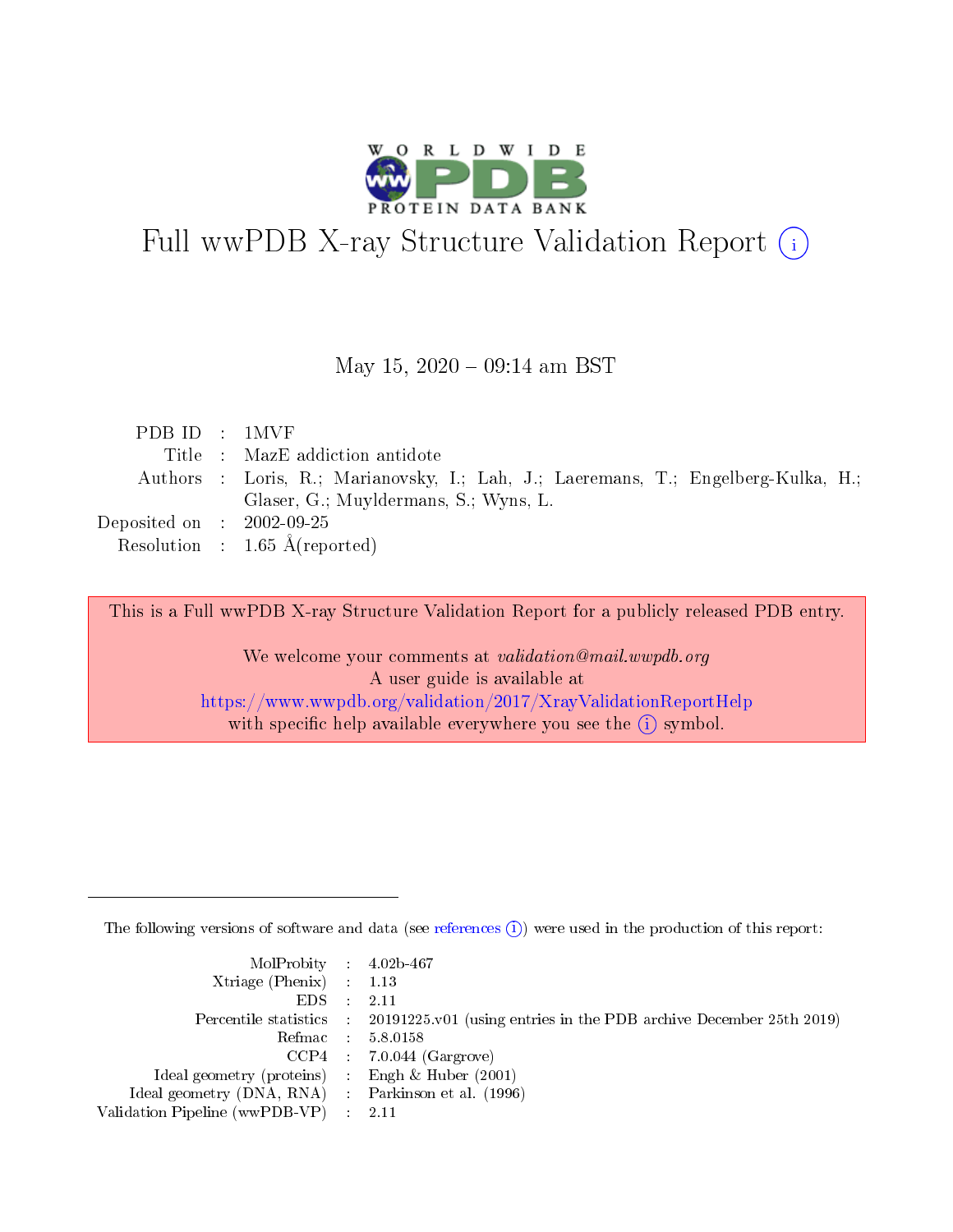# 1 [O](https://www.wwpdb.org/validation/2017/XrayValidationReportHelp#overall_quality)verall quality at a glance  $(i)$

The following experimental techniques were used to determine the structure: X-RAY DIFFRACTION

The reported resolution of this entry is 1.65 Å.

Percentile scores (ranging between 0-100) for global validation metrics of the entry are shown in the following graphic. The table shows the number of entries on which the scores are based.



| Metric                | Whole archive        | <b>Similar resolution</b>                                   |
|-----------------------|----------------------|-------------------------------------------------------------|
|                       | $(\#\text{Entries})$ | $(\#\text{Entries}, \text{resolution range}(\textup{\AA}))$ |
| $R_{free}$            | 130704               | $1827(1.66-1.66)$                                           |
| Clashscore            | 141614               | $1931(1.66-1.66)$                                           |
| Ramachandran outliers | 138981               | $1891(1.66-1.66)$                                           |
| Sidechain outliers    | 138945               | 1891 (1.66-1.66)                                            |
| RSRZ outliers         | 127900               | $1791(1.66-1.66)$                                           |

The table below summarises the geometric issues observed across the polymeric chains and their fit to the electron density. The red, orange, yellow and green segments on the lower bar indicate the fraction of residues that contain outliers for  $>=3, 2, 1$  and 0 types of geometric quality criteria respectively. A grey segment represents the fraction of residues that are not modelled. The numeric value for each fraction is indicated below the corresponding segment, with a dot representing fractions  $\epsilon=5\%$  The upper red bar (where present) indicates the fraction of residues that have poor fit to the electron density. The numeric value is given above the bar.

| Mol      | Chain | $\overline{\phantom{a}}$ Length |           | Quality of chain |     |     |     |
|----------|-------|---------------------------------|-----------|------------------|-----|-----|-----|
|          | А     | 135                             | 4%        | 79%              |     | 15% | 6%  |
|          | В     | 135                             | 10%       | 64%              | 24% |     | 10% |
| ച        | D     | 82                              | 2%<br>35% | 18%              | 46% |     |     |
| $\Omega$ | E     | 82                              | 5%<br>34% | 17%<br>٠         | 46% |     |     |

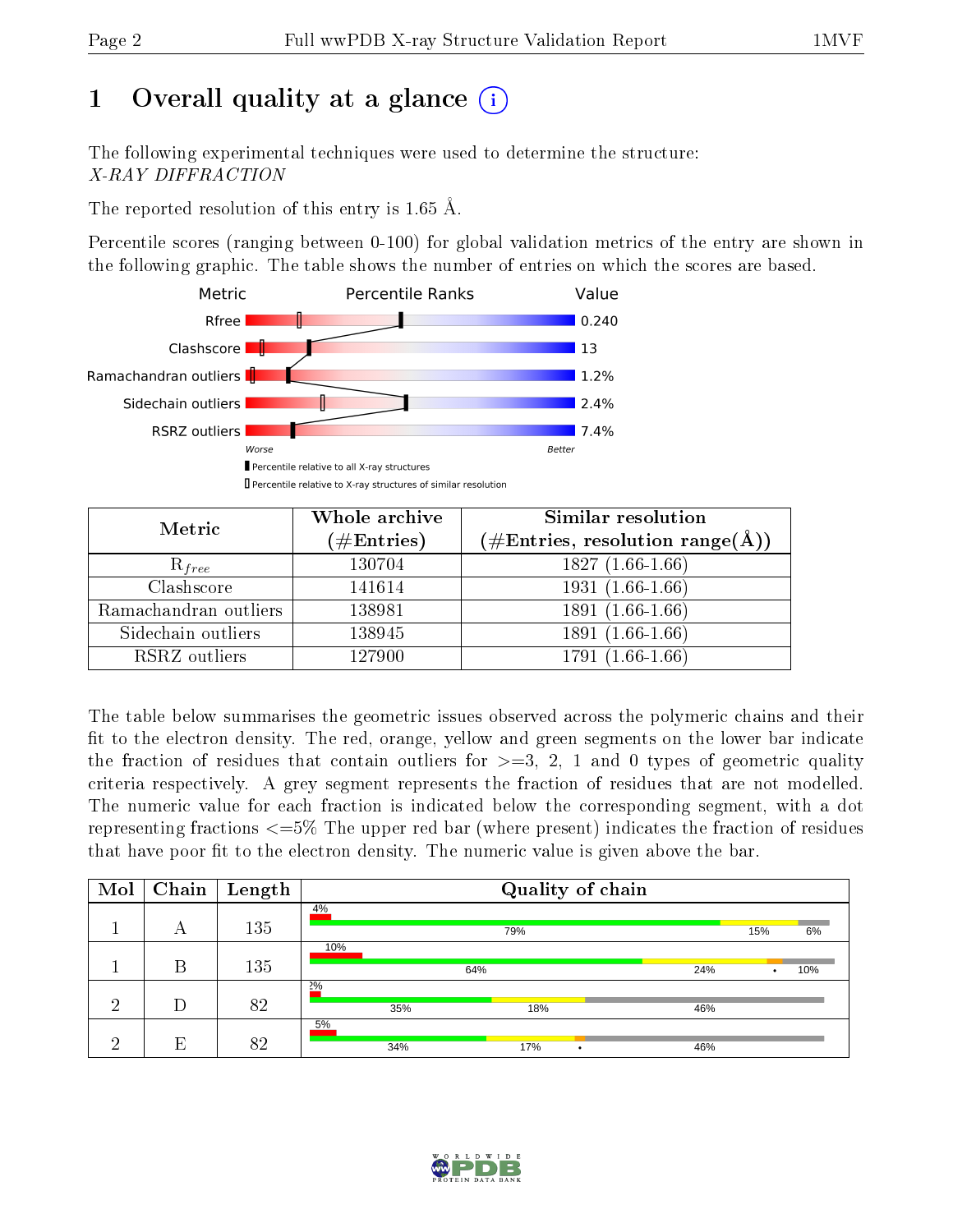# 2 Entry composition (i)

There are 3 unique types of molecules in this entry. The entry contains 2678 atoms, of which 0 are hydrogens and 0 are deuteriums.

In the tables below, the ZeroOcc column contains the number of atoms modelled with zero occupancy, the AltConf column contains the number of residues with at least one atom in alternate conformation and the Trace column contains the number of residues modelled with at most 2 atoms.

Molecule 1 is a protein called immunoglobulin heavy chain variable region.

| Mol | Chain Residues | Atoms   |                 |         |           |  | $\rm ZeroOcc \mid AltConf \mid Trace$ |  |
|-----|----------------|---------|-----------------|---------|-----------|--|---------------------------------------|--|
|     | 127            | Total   | $\sim$ C $\sim$ | - N     |           |  |                                       |  |
|     |                | 948     |                 | 593 163 | 186 6     |  |                                       |  |
|     | 122            | Total C |                 | N       |           |  |                                       |  |
|     |                | 889     | 553             |         | 156 174 6 |  |                                       |  |

Molecule 2 is a protein called PemI-like protein 1.

|  | $Mol$   Chain   Residues |               | <b>Atoms</b> |  |  | $\text{ZeroOcc} \mid \text{AltConf} \mid \text{Trace}$ |  |
|--|--------------------------|---------------|--------------|--|--|--------------------------------------------------------|--|
|  | 44                       | Total C N O S |              |  |  |                                                        |  |
|  |                          | 328           | 209 56 62    |  |  |                                                        |  |
|  | 44                       | Total C N O S |              |  |  |                                                        |  |
|  |                          | 324           | 209 53 61    |  |  |                                                        |  |

• Molecule 3 is water.

| Mol |   | Chain   Residues | Atoms                                   | $ZeroOcc \   \$ AltConf |
|-----|---|------------------|-----------------------------------------|-------------------------|
| 3   | А | 115              | Total<br>$\left( \right)$<br>115<br>115 |                         |
| 3   | R | 47               | Total<br>- 0<br>47<br>47                |                         |
| 3   |   | 16               | Total<br>$\left( \right)$<br>16<br>-16  |                         |
| 3   | E |                  | Total<br>$\left( \right)$<br>11         |                         |

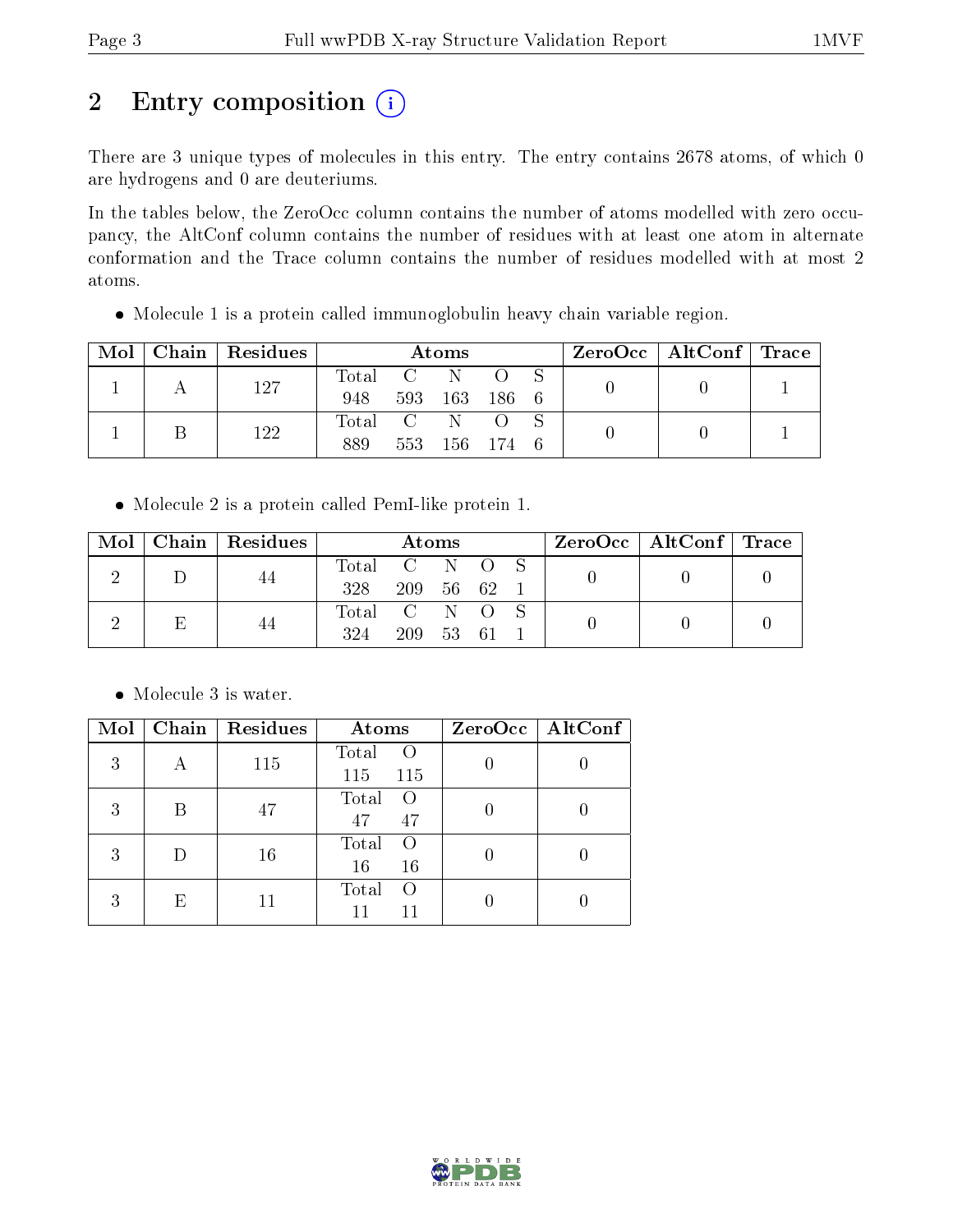# 3 Residue-property plots  $(i)$

These plots are drawn for all protein, RNA and DNA chains in the entry. The first graphic for a chain summarises the proportions of the various outlier classes displayed in the second graphic. The second graphic shows the sequence view annotated by issues in geometry and electron density. Residues are color-coded according to the number of geometric quality criteria for which they contain at least one outlier: green  $= 0$ , yellow  $= 1$ , orange  $= 2$  and red  $= 3$  or more. A red dot above a residue indicates a poor fit to the electron density (RSRZ  $> 2$ ). Stretches of 2 or more consecutive residues without any outlier are shown as a green connector. Residues present in the sample, but not in the model, are shown in grey.

• Molecule 1: immunoglobulin heavy chain variable region



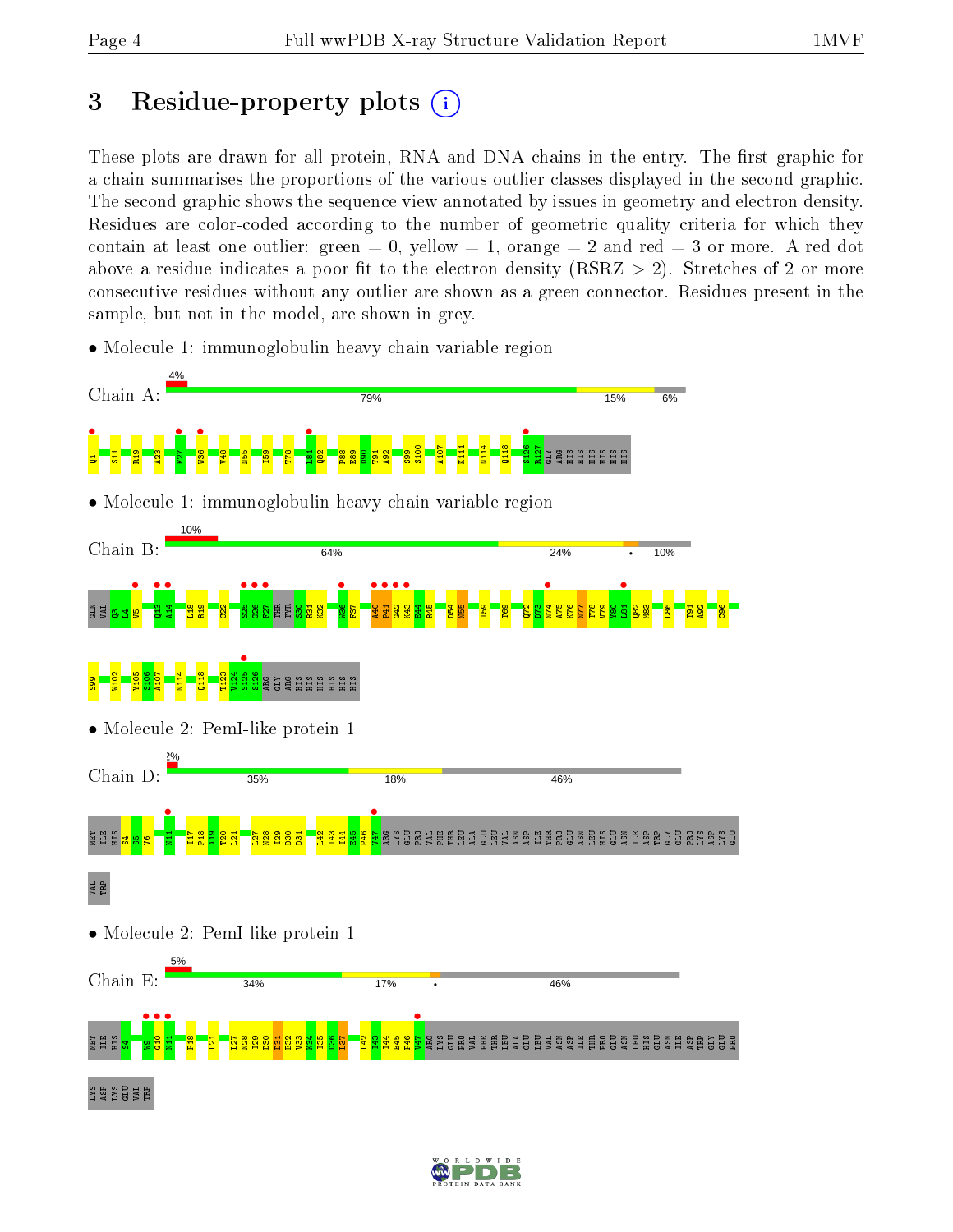# 4 Data and refinement statistics  $(i)$

| Property                                                             | Value                                           | Source     |
|----------------------------------------------------------------------|-------------------------------------------------|------------|
| Space group                                                          | P 1 21 1                                        | Depositor  |
| Cell constants                                                       | $47.83\text{\AA}$<br>128.38Å<br>29.44Å          |            |
| a, b, c, $\alpha$ , $\beta$ , $\gamma$                               | $90.59^\circ$<br>$90.00^\circ$<br>$90.00^\circ$ | Depositor  |
| Resolution $(A)$                                                     | $-1.65$<br>15.00                                | Depositor  |
|                                                                      | 22.62<br>1.65<br>$\equiv$                       | <b>EDS</b> |
| % Data completeness                                                  | (Not available) $(15.00-1.65)$                  | Depositor  |
| (in resolution range)                                                | $74.1(22.62 - 1.65)$                            | <b>EDS</b> |
| $R_{merge}$                                                          | 0.07                                            | Depositor  |
| $\mathrm{R}_{sym}$                                                   | $0.07\,$                                        | Depositor  |
| $\langle I/\sigma(I) \rangle^{-1}$                                   | 3.53 (at $1.65\text{\AA}$ )                     | Xtriage    |
| Refinement program                                                   | $CNS$ 1.0                                       | Depositor  |
|                                                                      | 0.218<br>0.249<br>$\sim$ $\sim$                 | Depositor  |
| $R, R_{free}$                                                        | 0.210<br>0.240                                  | DCC        |
| $R_{free}$ test set                                                  | 2575 reflections $(8.03\%)$                     | wwPDB-VP   |
| Wilson B-factor $(A^2)$                                              | 22.1                                            | Xtriage    |
| Anisotropy                                                           | 0.548                                           | Xtriage    |
| Bulk solvent $k_{sol}(e/\mathring{A}^3)$ , $B_{sol}(\mathring{A}^2)$ | $0.36$ , 48.9                                   | <b>EDS</b> |
| $\overline{L-test for}$ twinning <sup>2</sup>                        | $< L >$ = 0.47, $< L2$ = 0.30                   | Xtriage    |
| Estimated twinning fraction                                          | $0.064$ for h,-k,-l                             | Xtriage    |
| $F_o, F_c$ correlation                                               | 0.95                                            | <b>EDS</b> |
| Total number of atoms                                                | 2678                                            | wwPDB-VP   |
| Average B, all atoms $(A^2)$                                         | 35.0                                            | wwPDB-VP   |

Xtriage's analysis on translational NCS is as follows: The largest off-origin peak in the Patterson function is  $6.18\%$  of the height of the origin peak. No significant pseudotranslation is detected.

<sup>&</sup>lt;sup>2</sup>Theoretical values of  $\langle |L| \rangle$ ,  $\langle L^2 \rangle$  for acentric reflections are 0.5, 0.333 respectively for untwinned datasets, and 0.375, 0.2 for perfectly twinned datasets.



<span id="page-4-1"></span><span id="page-4-0"></span><sup>1</sup> Intensities estimated from amplitudes.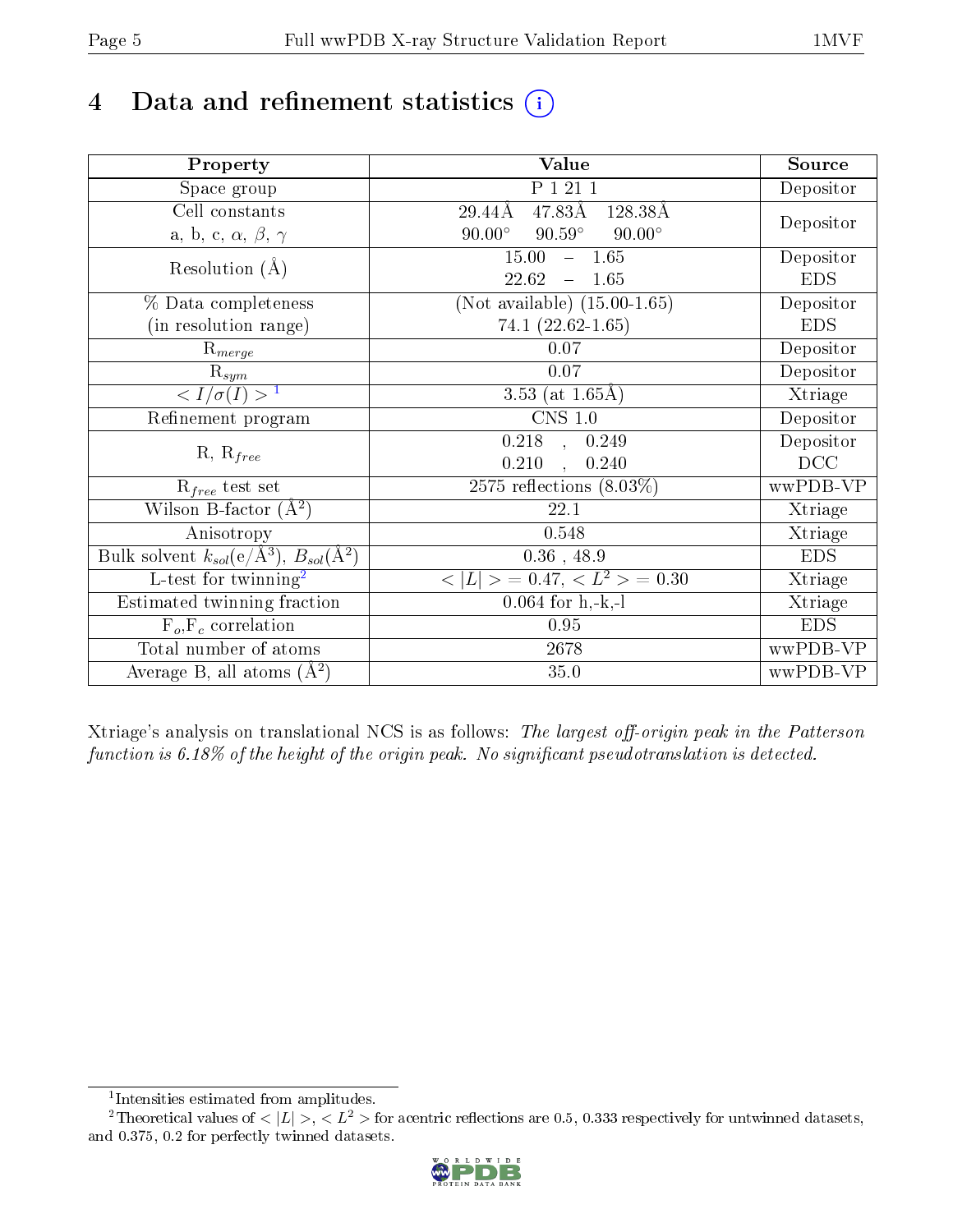# 5 Model quality  $(i)$

## 5.1 Standard geometry  $(i)$

The Z score for a bond length (or angle) is the number of standard deviations the observed value is removed from the expected value. A bond length (or angle) with  $|Z| > 5$  is considered an outlier worth inspection. RMSZ is the root-mean-square of all Z scores of the bond lengths (or angles).

| Mol                         | Chain |      | Bond lengths | Bond angles |                                      |  |
|-----------------------------|-------|------|--------------|-------------|--------------------------------------|--|
|                             |       | RMSZ | # $ Z  > 5$  | RMSZ        | # Z  > 5                             |  |
| 1                           |       | 0.37 | 0/967        | 0.62        | 0/1308                               |  |
|                             | В     | 0.32 | /905         | 0.62        | $(1223(0.1\%)$                       |  |
| $\mathcal{D}_{\mathcal{L}}$ |       | 0.27 | 0/332        | 0.68        | 0/454                                |  |
| 2                           | E     | 0.29 | /328         | 0.72        | $(0.2\%)$<br>448                     |  |
| AH                          | ΑH    | 0.33 | /2532        | 0.64        | /3433<br>$(0.1\%)$<br>$\overline{2}$ |  |

There are no bond length outliers.

All (2) bond angle outliers are listed below:

|  |  | $\mid$ Mol $\mid$ Chain $\mid$ Res $\mid$ Type $\mid$ Atoms $\mid$ | $\mathbf{Z}$ | $\mid$ Observed $({}^o)$ $\mid$ Ideal $({}^o)$ |         |
|--|--|--------------------------------------------------------------------|--------------|------------------------------------------------|---------|
|  |  | $10$   GLY   N-CA-C   -5.94                                        |              | 98.26                                          | -113-10 |
|  |  | $ALA$   N-CA-C   -5.17                                             |              | 97.03                                          | 111 M   |

There are no chirality outliers.

There are no planarity outliers.

## 5.2 Too-close contacts  $(i)$

In the following table, the Non-H and H(model) columns list the number of non-hydrogen atoms and hydrogen atoms in the chain respectively. The H(added) column lists the number of hydrogen atoms added and optimized by MolProbity. The Clashes column lists the number of clashes within the asymmetric unit, whereas Symm-Clashes lists symmetry related clashes.

|   |     | Mol   Chain   Non-H   H(model)   H(added) |     |     | $\boldsymbol{\mathrm{Class}} \mid \boldsymbol{\mathrm{Symm\text{-}Class}}$ |
|---|-----|-------------------------------------------|-----|-----|----------------------------------------------------------------------------|
|   | 948 |                                           | 898 | 1 ດ |                                                                            |
|   | 889 |                                           | 834 | 33  |                                                                            |
|   | 328 |                                           | 334 |     |                                                                            |
| F | 324 |                                           | 332 |     |                                                                            |
|   | 115 |                                           |     |     |                                                                            |
|   |     |                                           |     |     |                                                                            |
|   |     |                                           |     |     |                                                                            |

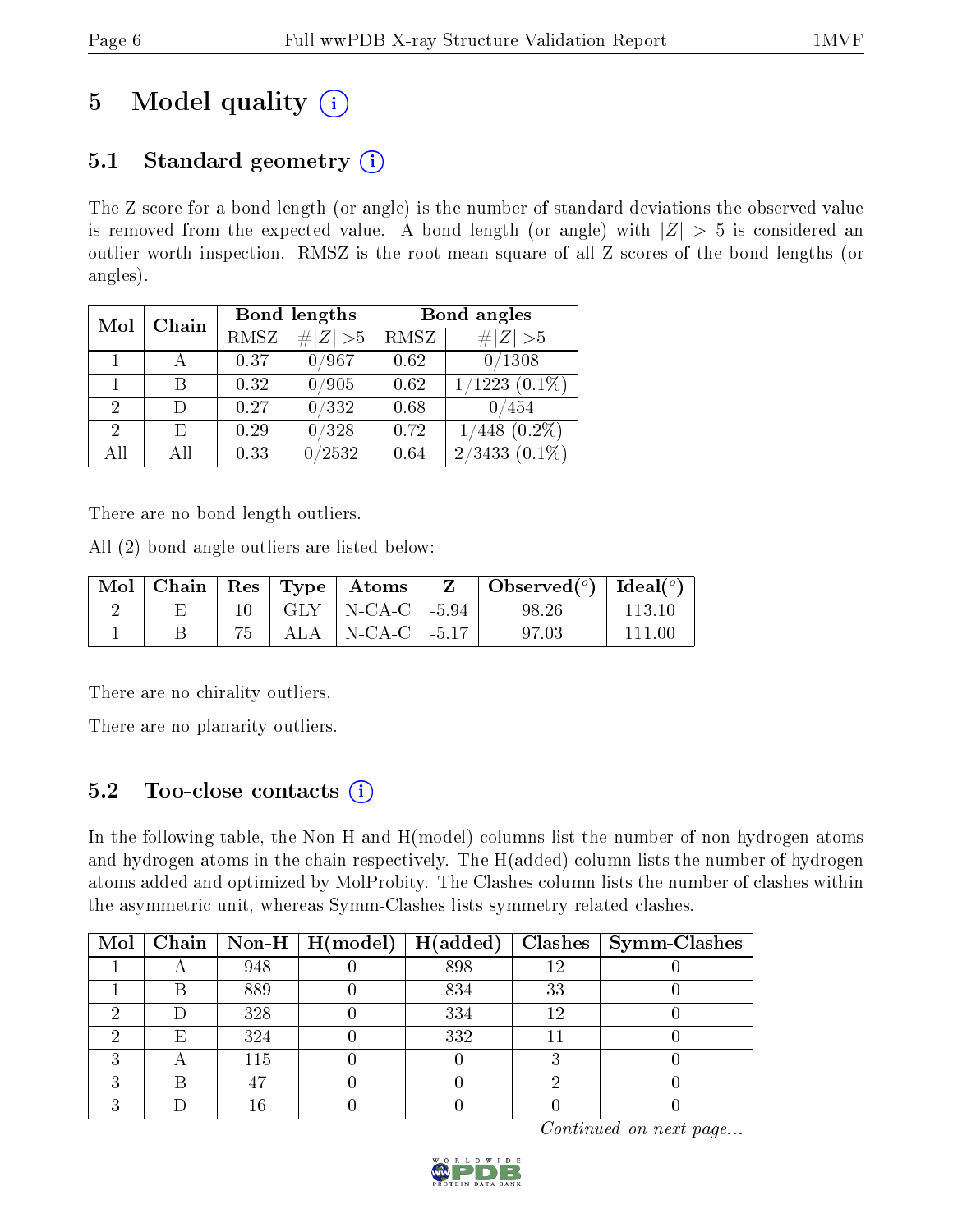Continued from previous page...

| Mol |      |      | Chain   Non-H   H(model)   H(added)   Clashes   Symm-Clashes |
|-----|------|------|--------------------------------------------------------------|
|     |      |      |                                                              |
|     | 2678 | 2398 |                                                              |

The all-atom clashscore is defined as the number of clashes found per 1000 atoms (including hydrogen atoms). The all-atom clashscore for this structure is 13.

All (62) close contacts within the same asymmetric unit are listed below, sorted by their clash magnitude.

| Atom-1              | Atom-2                     | Interatomic       | Clash             |
|---------------------|----------------------------|-------------------|-------------------|
|                     |                            | distance $(A)$    | overlap $(A)$     |
| 1:B:41:PRO:O        | 1:B:43:LYS:N               | 1.95              | 0.99              |
| 1:B:40:ALA:HB1      | 1:B:41:PRO:CD              | 1.94              | 0.98              |
| 1:B:40:ALA:HBI      | 1:B:41:PRO:H <sub>D3</sub> | $\overline{1.47}$ | 0.95              |
| 1:B:41:PRO:C        | 1:B:43:LYS:H               | 1.86              | 0.79              |
| 1:B:40:ALA:CB       | 1:B:41:PRO:CD              | 2.64              | 0.75              |
| 1:B:18:LEU:HB3      | 1:B:83:MET:HE3             | 1.73              | 0.70              |
| 2:D:4:SER:HB2       | 2:ES:33:VAL:O              | 1.92              | 0.69              |
| 1:B:22:CYS:HG       | 1: B: 96: CYS: CB          | 2.09              | 0.66              |
| 1:B:77:ASN:C        | 1:B:77:ASN:HD22            | 2.00              | 0.64              |
| 1:B:40:ALA:O        | 1:B:41:PRO:O               | 2.16              | $\overline{0.62}$ |
| 1: A:88: PRO:HG2    | 1:A:89:GLU:OE1             | 1.99              | 0.62              |
| 2:D:17:ILE:HD12     | 2:E:42:LEU:HD11            | 1.83              | 0.60              |
| 1: A: 111: LYS: HE3 | 3:A:246:HOH:O              | 2.01              | 0.60              |
| 1: A:36:TRP:O       | 1: A:48: VAL:HG22          | 2.03              | 0.58              |
| 1:B:5:VAL:HG22      | 1:B:118:GLN:HE22           | 1.69              | 0.56              |
| 2:E:27:LEU:HD21     | 2:E:46:PRO:HG3             | 1.88              | 0.56              |
| 2:E:28:ASN:HB2      | 2:E:31:ASP:OD1             | 2.09              | 0.53              |
| 1:A:11:SER:HB3      | 3:A:235:HOH:O              | 2.09              | 0.53              |
| 1:A:1:GLN:HG2       | 1:A:100:SER:HB3            | 1.92              | 0.52              |
| 1:A:19:ARG:HD2      | 1: A:82: GLN:NE2           | $\overline{2.25}$ | 0.52              |
| 2:D:42:LEU:HD23     | 2:D:43:ILE:N               | 2.26              | 0.51              |
| 1:B:59:ILE:HD11     | 1:B:107:ALA:HB3            | 1.94              | 0.50              |
| 1:B:69:THR:OG1      | 1:B:82:GLN:HB3             | 2.13              | 0.49              |
| 1:B:83:MET:HB3      | 1:B:86:LEU:HD21            | 1.95              | 0.48              |
| 2:E:29:ILE:O        | 2:E:30:ASP:HB2             | 2.14              | 0.48              |
| 1:A:23:ALA:HA       | 1: A:78:THR:HG22           | 1.96              | 0.48              |
| 1:A:118:GLN:HG2     | 3:A:250:HOH:O              | $\overline{2.14}$ | 0.48              |
| 1:B:40:ALA:HB1      | 1:B:41:PRO:H <sub>D2</sub> | 1.88              | 0.47              |
| 1:B:55:ASN:H        | 1:B:55:ASN:ND2             | 2.13              | 0.47              |
| 2:D:6:VAL:HG13      | 2:D:6:VAL:O                | 2.14              | 0.47              |
| 1:B:40:ALA:C        | 1:B:41:PRO:O               | 2.53              | 0.47              |
| 1:B:31:ARG:NH2      | 1:B:76:LYS:O               | 2.46              | 0.47              |

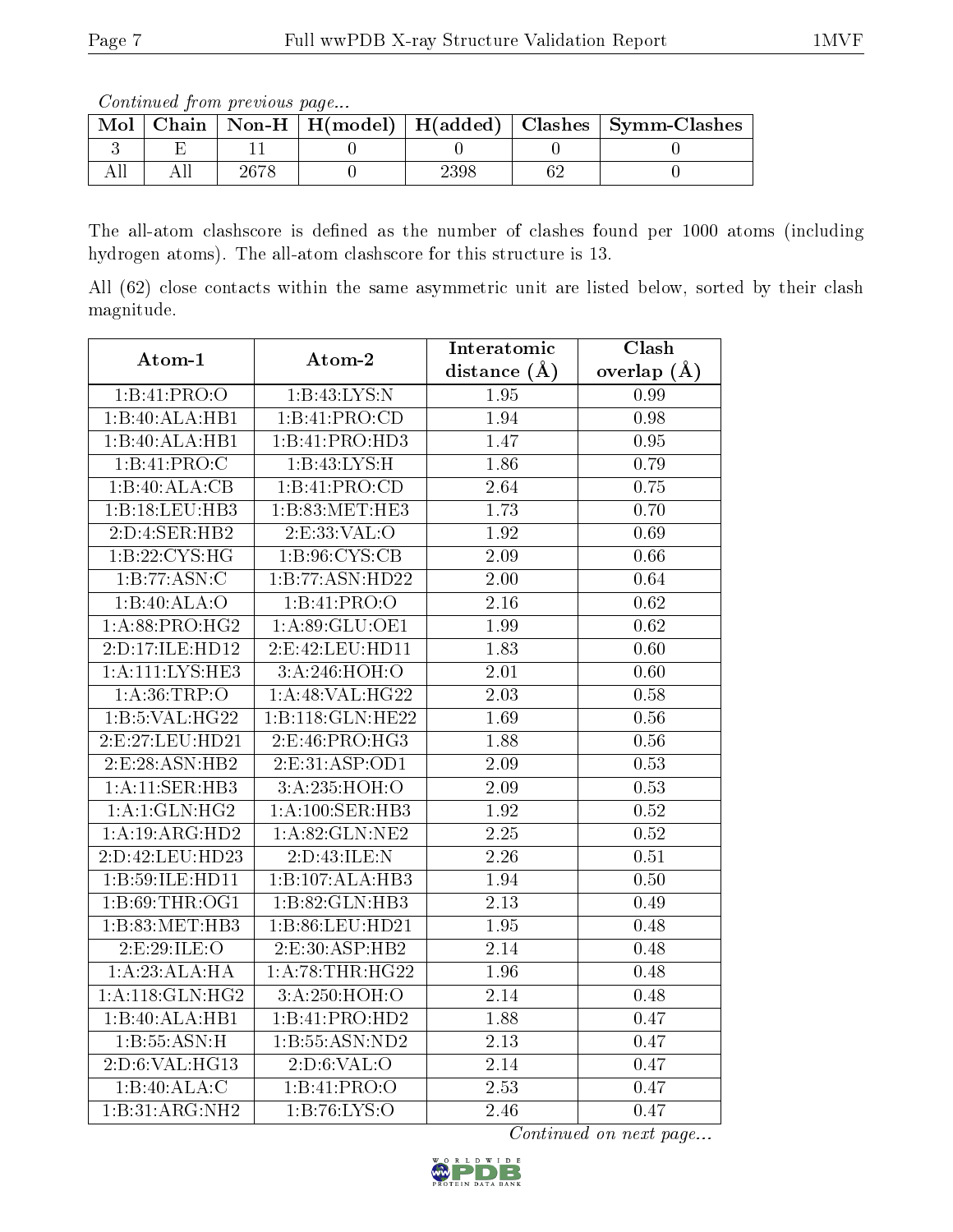| ondinaba jibin pibeloas pago |                   | Interatomic       | Clash             |
|------------------------------|-------------------|-------------------|-------------------|
| Atom-1                       | Atom-2            | distance $(A)$    | overlap $(A)$     |
| 2:D:18:PRO:CG                | 2:D:21:LEU:HD12   | 2.44              | 0.47              |
| 2:D:27:LEU:HD21              | 2:D:46:PRO:HG3    | 1.96              | 0.47              |
| 1:B:77:ASN:HD22              | 1:B:78:THR:N      | 2.14              | 0.46              |
| 1:A:99:SER:HA                | 1:A:114:ASN:OD1   | 2.16              | 0.46              |
| 1:B:55:ASN:HD22              | 1: B: 55: ASN:H   | 1.64              | 0.46              |
| 1: B:91:THR:O                | 1:B:92:ALA:HB2    | $2.15\,$          | 0.46              |
| 1:B:32:LYS:HD2               | 1:B:102:TRP:NE1   | 2.31              | 0.45              |
| 2:D:44:ILE:HB                | 2:E:42:LEU:HB3    | 1.97              | 0.45              |
| 1:B:19:ARG:NH2               | 3:B:140:HOH:O     | $\overline{2.50}$ | 0.45              |
| 1:B:22:CYS:HB3               | 1:B:79:VAL:CG2    | 2.47              | 0.45              |
| 2:D:29:ILE:O                 | 2:D:30:ASP:HB2    | $2.15\,$          | 0.45              |
| 1:B:19:ARG:HG3               | 1:B:82:GLN:NE2    | $\overline{2.31}$ | 0.45              |
| 1:B:40:ALA:CB                | 1:B:41:PRO:HD2    | 2.47              | 0.45              |
| 2:E:18:PRO:CG                | 2: E:21: LEU:HD12 | 2.48              | 0.44              |
| 1:B:91:THR:HG23              | 1:B:123:THR:HA    | 1.99              | 0.44              |
| 2:D:42:LEU:HB3               | 2: E: 44: ILE: HB | 2.00              | 0.44              |
| 1:A:59:ILE:HD11              | 1:A:107:ALA:HB3   | 2.00              | 0.44              |
| 1:A:19:ARG:HD2               | 1:A:82:GLN:HE22   | 1.83              | 0.43              |
| 1:B:41:PRO:C                 | 1:B:43:LYS:N      | 2.59              | 0.43              |
| 2:E:45:GLU:HA                | 2:E:46:PRO:HD3    | 1.88              | 0.42              |
| 1:B:37:PHE:HB3               | 1:B:45:ARG:HG2    | $\overline{2.01}$ | $\overline{0.42}$ |
| 1: A:91:THR:O                | 1:A:92:ALA:HB2    | 2.20              | 0.42              |
| 1: B:99: SER: HA             | 1:B:114:ASN:OD1   | 2.20              | 0.41              |
| 1:B:54:ASP:OD2               | 2:E:37:LEU:HD22   | 2.19              | 0.41              |
| 2:D:28:ASN:N                 | 2:D:31:ASP:OD2    | 2.48              | 0.41              |
| 2:E:35:ILE:HG23              | 2:E:42:LEU:HD21   | $\overline{2.03}$ | 0.41              |
| 1:B:72:GLN:NE2               | 3:B:151:HOH:O     | 2.46              | 0.41              |
| 1:B:105:TYR:O                | 2:D:20:THR:HG23   | 2.21              | 0.41              |
| 2:D:18:PRO:HG2               | 2:D:21:LEU:HD12   | 2.02              | 0.41              |
| 1:B:55:ASN:HD22              | 1:B:55:ASN:N      | 2.19              | 0.40              |

Continued from previous page...

There are no symmetry-related clashes.

## 5.3 Torsion angles (i)

#### 5.3.1 Protein backbone (i)

In the following table, the Percentiles column shows the percent Ramachandran outliers of the chain as a percentile score with respect to all X-ray entries followed by that with respect to entries of similar resolution.

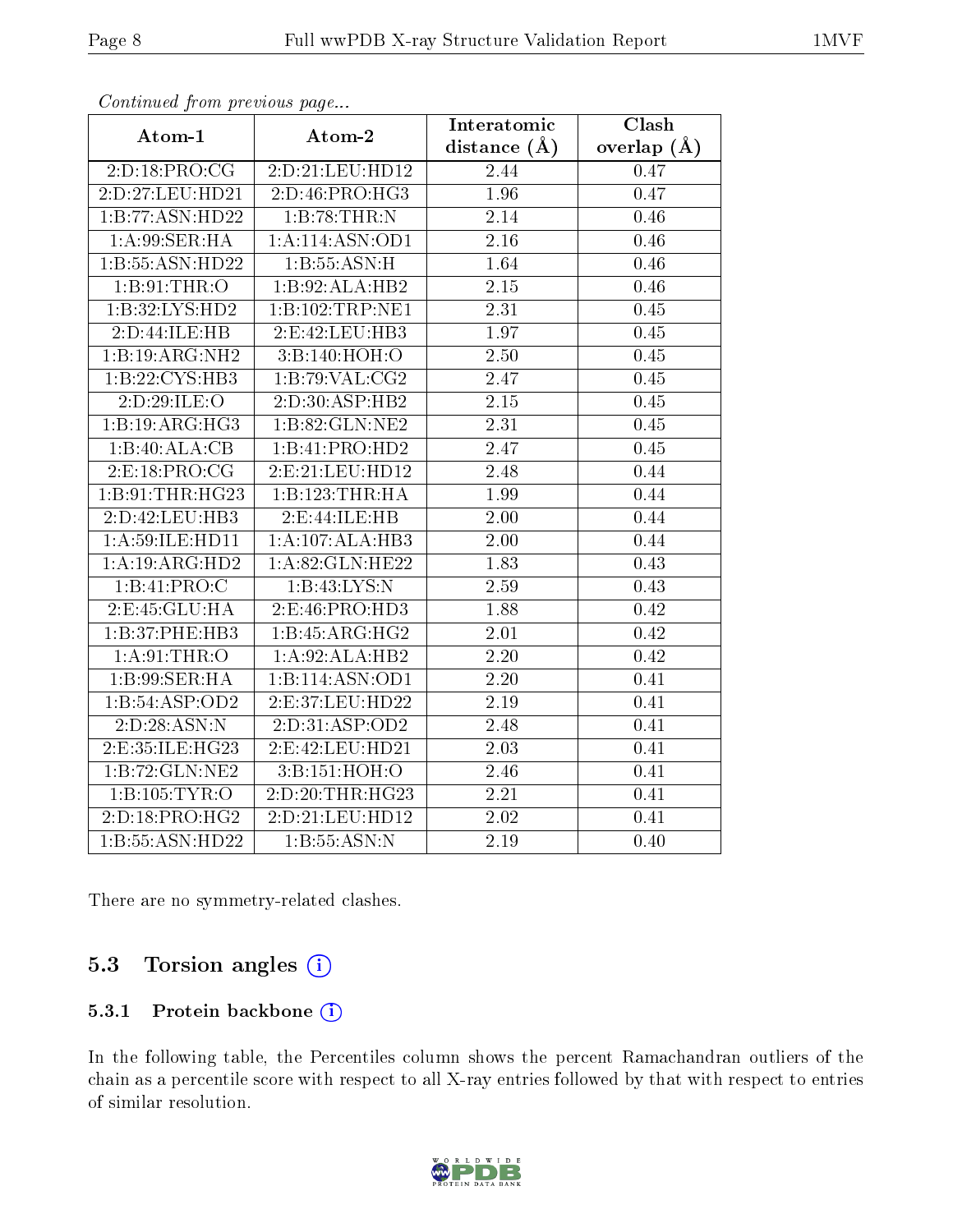| Mol                         | Chain | Analysed     | Favoured    | Allowed   | Outliers | Percentiles |              |
|-----------------------------|-------|--------------|-------------|-----------|----------|-------------|--------------|
|                             | А     | 125/135(93%) | 121 (97%)   | 4(3%)     |          | 100         | 100          |
|                             | B     | 118/135(87%) | 111 (94%)   | $3(2\%)$  | 4(3%)    | 3           | $\bigcup$    |
| -2                          | D     | 42/82(51%)   | 40 $(95\%)$ | 2(5%)     |          | 100         | 100          |
| $\mathcal{D}_{\mathcal{A}}$ | Ε     | 42/82(51%)   | 41 $(98\%)$ | $1(2\%)$  | $\theta$ | 100         | 100          |
| All                         | All   | 327/434(75%) | 313 (96%)   | $10(3\%)$ | $4(1\%)$ | 13          | $^{\prime}2$ |

The Analysed column shows the number of residues for which the backbone conformation was analysed, and the total number of residues.

All (4) Ramachandran outliers are listed below:

| Mol | Chain | Res | <b>Type</b> |
|-----|-------|-----|-------------|
|     |       | 40  | ALA         |
|     |       |     | <b>PRO</b>  |
|     |       | 42  | GLY         |
|     |       |     | A SN        |

#### 5.3.2 Protein sidechains  $(i)$

In the following table, the Percentiles column shows the percent sidechain outliers of the chain as a percentile score with respect to all X-ray entries followed by that with respect to entries of similar resolution.

The Analysed column shows the number of residues for which the sidechain conformation was analysed, and the total number of residues.

| Mol                         | Chain | Analysed        | Rotameric    | Outliers | Percentiles |     |
|-----------------------------|-------|-----------------|--------------|----------|-------------|-----|
|                             |       | 95/107(89%)     | 94 (99%)     | $1(1\%)$ | 73          | 57  |
|                             | B     | 87/107(81%)     | 85 (98%)     | $2(2\%)$ | 50          | 25  |
| $\mathcal{D}_{\mathcal{L}}$ | D.    | $36/75$ (48%)   | 36 $(100\%)$ | 0        | 100         | 100 |
| 2                           | E     | $35/75$ $(47%)$ | 32 $(91\%)$  | $3(9\%)$ |             | 1   |
| All                         | All   | $253/364$ (70%) | 247 (98%)    | $6(2\%)$ | 49          | 23  |

All (6) residues with a non-rotameric sidechain are listed below:

| Mol | Chain | Res | Type       |
|-----|-------|-----|------------|
|     |       | 55  | <b>ASN</b> |
|     |       | 55  | ASN        |
|     |       |     | ASN        |
|     |       |     | ΔSΡ        |

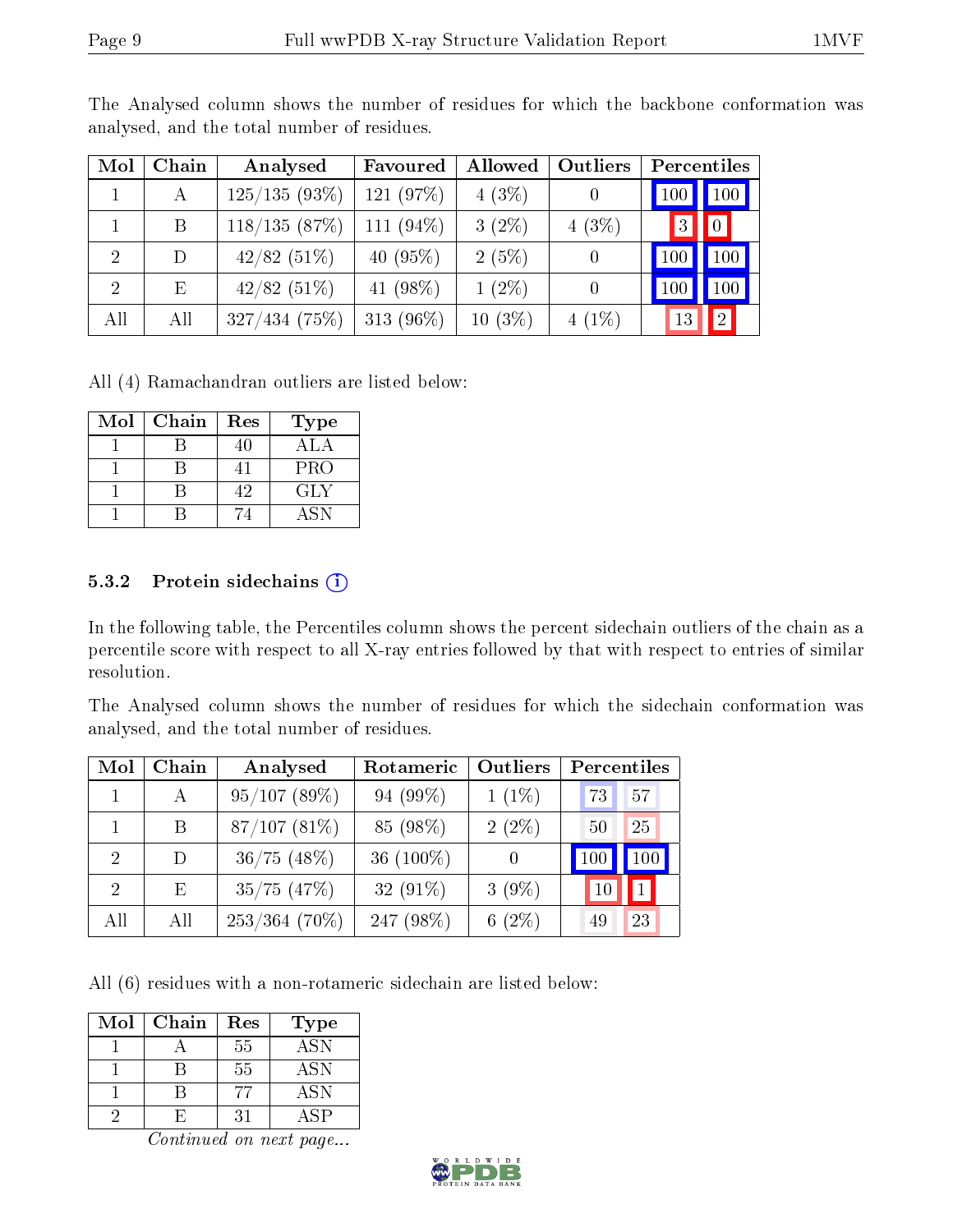Continued from previous page...

| Mol | Chain | Res | <b>Type</b> |
|-----|-------|-----|-------------|
|     |       |     | $+1$        |
|     |       |     |             |

Some sidechains can be flipped to improve hydrogen bonding and reduce clashes. All (7) such sidechains are listed below:

| Mol | Chain | Res | <b>Type</b> |
|-----|-------|-----|-------------|
|     |       |     | <b>GLN</b>  |
|     |       | 39  | <b>GLN</b>  |
|     |       | 55  | <b>ASN</b>  |
|     |       | 82  | <b>GLN</b>  |
|     |       | 55  | <b>ASN</b>  |
|     |       | 77  | <b>ASN</b>  |
|     |       | 82  | <b>GLN</b>  |

#### $5.3.3$  RNA  $(i)$

There are no RNA molecules in this entry.

### 5.4 Non-standard residues in protein, DNA, RNA chains  $(i)$

There are no non-standard protein/DNA/RNA residues in this entry.

### 5.5 Carbohydrates  $(i)$

There are no carbohydrates in this entry.

## 5.6 Ligand geometry  $(i)$

There are no ligands in this entry.

### 5.7 [O](https://www.wwpdb.org/validation/2017/XrayValidationReportHelp#nonstandard_residues_and_ligands)ther polymers  $(i)$

There are no such residues in this entry.

### 5.8 Polymer linkage issues  $(i)$

There are no chain breaks in this entry.

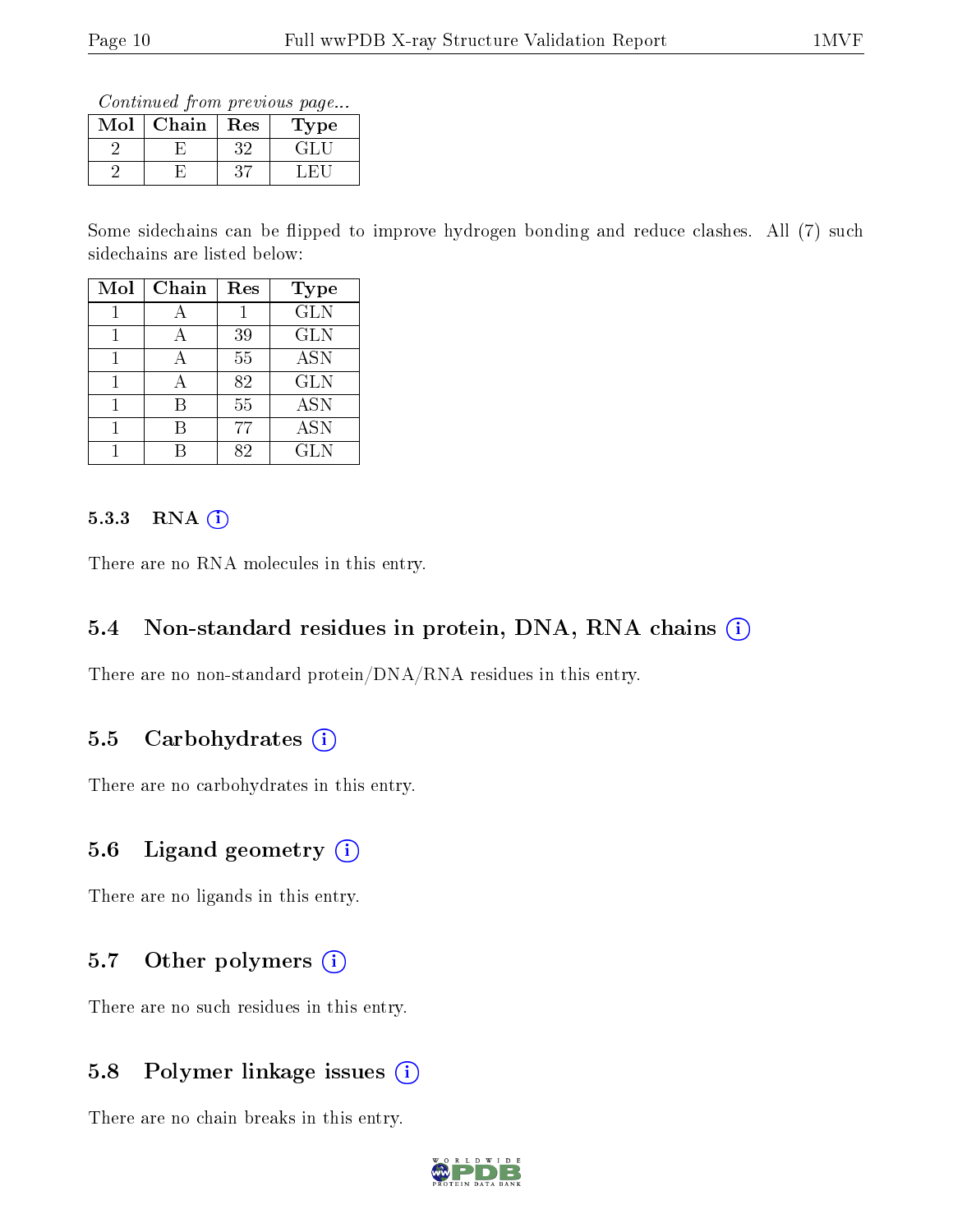# 6 Fit of model and data  $(i)$

## 6.1 Protein, DNA and RNA chains  $(i)$

In the following table, the column labelled  $#RSRZ> 2'$  contains the number (and percentage) of RSRZ outliers, followed by percent RSRZ outliers for the chain as percentile scores relative to all X-ray entries and entries of similar resolution. The OWAB column contains the minimum, median,  $95<sup>th</sup>$  percentile and maximum values of the occupancy-weighted average B-factor per residue. The column labelled ' $Q< 0.9$ ' lists the number of (and percentage) of residues with an average occupancy less than 0.9.

| Mol | Chain | Analysed        | $<$ RSRZ $>$ | $\#\text{RSRZ}{>}2$             | $OWAB(A^2)$    | $\rm Q\textcolor{black}{<}0.9$ |
|-----|-------|-----------------|--------------|---------------------------------|----------------|--------------------------------|
|     | A     | $127/135(94\%)$ | 0.07         | $5(3\%)$ 39<br>39               | 19, 24, 35, 59 |                                |
|     | B     | $122/135(90\%)$ | 0.82         | 14 (11\%) $ 4 $                 | 27, 40, 60, 77 |                                |
| 2   | D     | 44/82(53%)      | 0.32         | 33<br>2(4%)<br>32               | 28, 38, 54, 61 |                                |
| -2  | Ε     | 44/82(53%)      | 0.61         | $4(9\%)$<br>$\parallel 9$<br> 8 | 22, 42, 54, 57 |                                |
| All | All   | 337/434(77%)    | 0.44         | 25(7%)<br>14                    | 19, 35, 56, 77 |                                |

All (25) RSRZ outliers are listed below:

| Mol            | Chain                   | Res     | Type                    | $_{\rm RSRZ}$    |
|----------------|-------------------------|---------|-------------------------|------------------|
| $\mathbf{1}$   | Β                       | 27      | PHE                     | 7.3              |
| $\mathbf{1}$   | B                       | 41      | PRO                     | 7.0              |
| $\mathbf{1}$   | B                       | 43      | <b>LYS</b>              | $5.2\,$          |
| $\mathbf{1}$   | $\boldsymbol{B}$        | 42      | <b>GLY</b>              | 4.9              |
| $\overline{1}$ | Β                       | 74      | ASN                     | 4.7              |
| $\overline{1}$ | $\boldsymbol{B}$        | 40      | <b>ALA</b>              | 4.7              |
| $\overline{1}$ | $\boldsymbol{A}$        | $\,1$   | <b>GLN</b>              | 4.6              |
| $\overline{2}$ | E                       | 11      | $\operatorname{ASN}$    | 4.5              |
| $\overline{2}$ | E                       | 47      | $\overline{\text{VAL}}$ | 4.4              |
| $\overline{1}$ | B                       | 26      | $\overline{\text{GLY}}$ | 4.0              |
| $\overline{1}$ | $\boldsymbol{B}$        | 36      | TRP                     | 3.6              |
| $\overline{2}$ | $\overline{\mathrm{E}}$ | 9       | TRP                     | 3.5              |
| $\overline{2}$ | E                       | 10      | <b>GLY</b>              | 3.5              |
| $\mathbf{1}$   | $\, {\bf B}$            | 14      | ALA                     | 2.8              |
| $\mathbf{1}$   | $\overline{\rm A}$      | 126     | SER                     | $2.7^{\circ}$    |
| $\overline{2}$ | D                       | 47      | $\overline{\text{VAL}}$ | 2.7              |
| $\overline{1}$ | $\boldsymbol{B}$        | 13      | $\overline{\text{GLN}}$ | $2.\overline{6}$ |
| $\mathbf{1}$   | A                       | 81      | LEU                     | 2.5              |
| $\mathbf{1}$   | B                       | $125\,$ | <b>SER</b>              | $2.5\,$          |
| $\mathbf{1}$   | A                       | 36      | TRP                     | 2.4              |
| $\mathbf{1}$   | B                       | 81      | LEU                     | 2.3              |